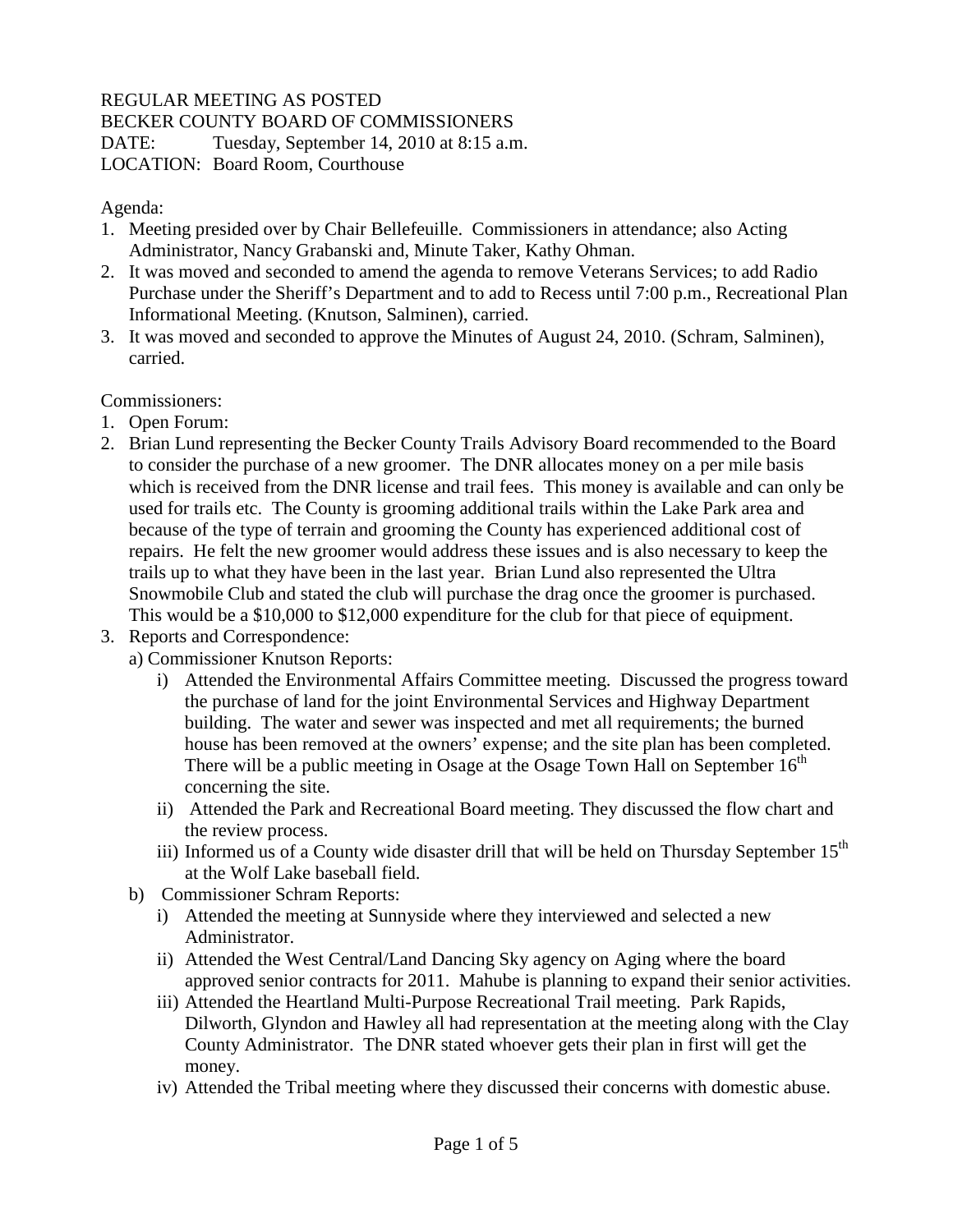- v) Attended meeting at which Wayne Hurley of MNDOT talked about public transportation. He felt there was a need for volunteer drivers for seniors.
- vi) Attended the Winter Trails Committee where they reviewed bids for a groomer. This groomer is needed because the present groomer needed additional repairs because of the type of trails they started to groom in the Lake Park area. The new groomer would address the needs of this type of trail.
- c) Commissioner Nelson Reports:
	- i) Attended the Bowser Tour which does a tour of one watershed area per year. The Buffalo/Red River tour was held on August  $25<sup>th</sup>$ . It was an excellent tour.
	- ii) Attended Sunnyside meeting where they interviewed for the position of Administrator. They had a total of 16 applicants and the three candidates that were interviewed were both very qualified. An offer has been extended.
	- iii) Attended a meeting of the Joint Power Board of MN Counties in Mahnomen. There was a discussion about all watershed projects including the Buffalo/Red River not being in the basin.
	- iv) Attended a meeting with MNKOTA and discussed the need to change how we handle our recycling.
	- v) Attended the COLA meeting and thought it went very well. Discussed the need to work together and had a good feeling that everyone was on the same page.
- d) Commissioner Bellefeuille Reports:
	- i) Attended the Regional Radio Board meeting. There has been \$67,000.00 dollars allocated to purchase 15 portable radios for this year. This money needs to be spent by October 15, 2010 or the money will be allocated to someone else. The money can only be spent on Armor Radios or Dual Band radios instead of P25 radios. They will be hiring a planner to coordinate the bands between different cities and entities so everyone can communicate on the same band if the need arises. Most of the Rescue squads in the area have P25 radios. There may be \$1,000,000.00 to \$1,500,000.00 for this region next year.
- e) Commissioner Salminen Reports:
	- i) Attended the Economic Development Board meeting. Mike Brown has resigned his position on the board and they will need to find a replacement. They also discussed the possible purchase of D.L. Mountain.
	- ii) Attended the Sheriff's Committee meeting. They discussed installing computers in all the squad cars and the money that could be saved by allowing the deputies to make reports from their squad cars instead of coming into the Sheriff's department. There is funding available to the department for the purchase. Also discussed purchasing ergonomic chairs for the dispatchers. Sheriff Gordon reported the summer was a lot quieter as far as calls go because Lakes 10K was not held this year.
- . 4. Appointments:
	- a) Commissioner Salminen has selected his representative for the Ordinance Advisory Committee but has been unable to contact his selection for confirmation. He will bring his appointment to the next board meeting.
- 5. Auditor-Treasurer, Licenses and Permits
	- a) It was moved and seconded to approve Resolution 09.10.1F to change the Intoxicating Liquor License (including Sunday) from Wine "On-Sale" to County "On-Sale" Liquor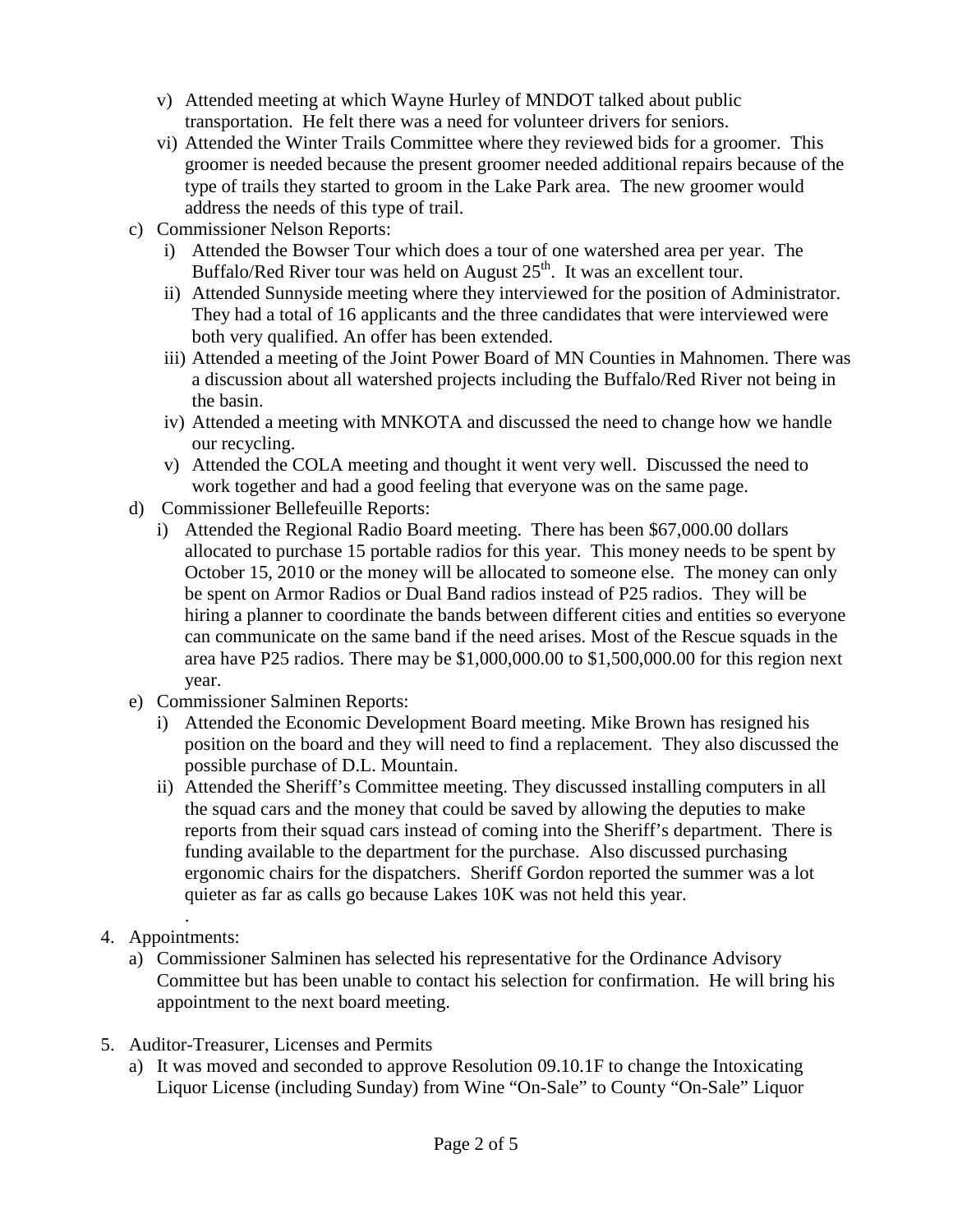License for Steven W. and Rayna Tucker for operations at: Northwoods Recreation LLC, DBA Ice Cracking Lodge in Round Lake Township. (Knutson, Schram), carried

- 6. Finance Committee Minutes, Ryan Tangen presented:
	- 1. It was moved and seconded to approve the Claims with the over 90 day claims (1) LaVonne Richards in the amount of \$980.00; and the Auditor's Warrants for 8/24/2010 in the amount of \$18,753.21 and for 9/07/2010 in the amount of \$636.56. (Salminen, Nelson), carried.
	- 2. The Human Services claims were reviewed and it was recommended to approve as presented.
	- 3. It was recommended by the Finance Committee to approve Resolution 09.10.1C when presented by Ms. Jeffers and Mr. Wilson for Approval of Fees.
	- 4. It was moved and seconded to accept the bid from Feldt Plumbing LLP for the demolition of a tax forfeited house at 1122 Wilson Avenue. The bid includes the contractors bond and the \$1,500.00 water disconnect. (Salminen, Knutson), carried. Ryan Tangen thanked Jon Thomsen for taking on the duties in conjunction with tax forfeited buildings and properties.
	- 5. It was recommended by the Finance Committee to approve when presented the request by Sheriff Gordon to purchase replacement chairs for the Dispatch Center; the request to equip four squad cars with computers and to purchase 15 portable radios.
	- 6. It was recommended by the Finance Committee to approve when presented Resolution 09.10.1E to move forward with the purchase of a groomer and if the Board should decide to move forward with the purchase, the funding can be worked out.
	- 7. It was recommended by the Finance Committee to have Nancy Grabanski, Human Resources Director and Nancy Nelson, Human Services Director look at and evaluate the proposal from Kim Eckdahl a TW Rx Representative.
	- 8. It was recommended by the Finance Committee to approve when presented Resolution 09.10.1D to accept donations from Family Needs Ministry for the remainder of 2010.
	- 9. It was recommended by the Finance Committee to approve when presented the purchase of two data phones through a Community Health Preparedness Grant.
	- 10. It was moved and seconded to approve the request for a two year unlimited training license that will cover all staff in the IT Department for onsite training. (Salminen, Nelson), carried.
	- 11. It was moved and seconded to approve when presented the purchase of two backup power supply units. (Knutson, Schram), carried.
	- 12. It was moved and seconded to approve when presented Resolution 09.10.1H for advance funds for County State Aid Highway Projects in an amount up to \$500,000.00. (Salminen, Nelson), carried.
	- 13. It was moved and seconded to approve when presented Resolution 09.10.1G to establish the proposed levy for 2011. (Salminen, Schram), carried.
	- 14. It was moved and seconded to approve when presented for the County Board to set a budget hearing to be held on December 14, 2010 at 7:00. (Salminen, Knutson), carried.
	- 15. A discussion was held regarding appropriations and MOE requirements. It was decided to hold the budget hearing and leave everything as is.
- 7. Assessor: Abatements
	- 1 . It was moved and seconded to approve the following abatements: the abatement for PIN 06.8805.000 in Cormorant Township in the amount of \$106.00; the abatement for PIN10.8034.230 in Erie Township in the amount of \$210.00; the abatement for PIN 14.0175.000 in Hamden Township in the amount of \$62.00; the abatement for PIN 14.0175.000 in Hamden Township for \$112.00; the abatement for PIN 08.0095.000 in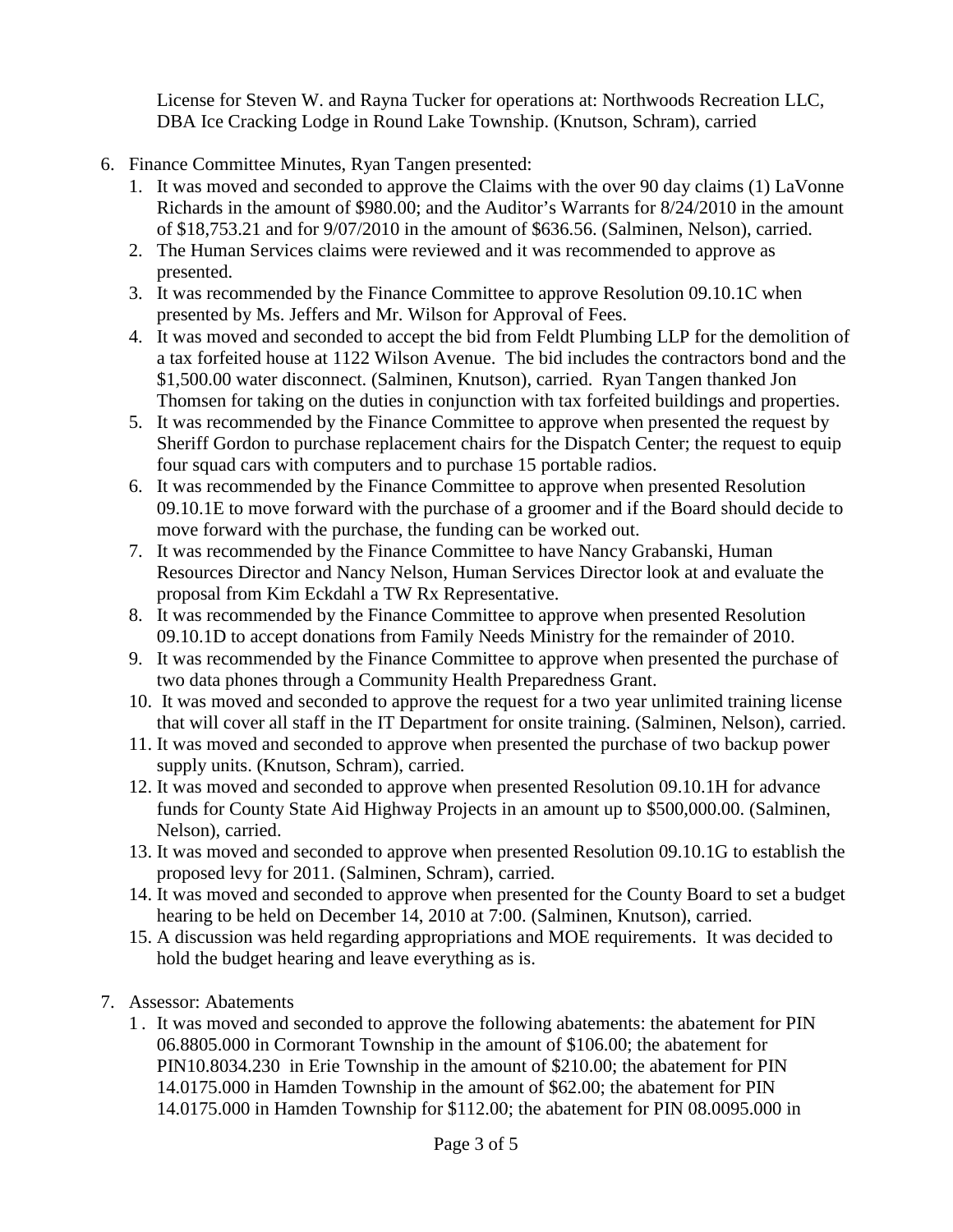Detroit Township in the amount of \$36.00; the abatement for PIN 14.0175.000 in Hamden Township in the amount of \$156.00; the abatement for PIN 08.0095.000 in Detroit Township in the amount of \$20.00; the abatement for PIN 49.0863.000 in the City of Detroit Lakes in the amount of \$740.00; the abatement for PIN 49.0676.000 in the City of Detroit Lakes in the amount of \$34.00; the abatement for PIN 49.0863.000 in the City of Detroit Lakes in the amount of \$880.00; the abatement for PIN 49.0676.000 in the City of Detroit Lakes in the amount of \$44.00; the abatement for PIN 49.0863.000 in the City of Detroit Lakes in the amount of \$1,640.00; the abatement for PIN 49.0676.000 in the City of Detroit Lakes in the amount of \$14.00. (Salminen, Knutson), carried.

- 8. Law Library, Presented by Ms. Jeffers and Bill Wilson:
	- a) It was moved and seconded to approve Resolution 09.10.1C that approves the fees set by the Becker County Library Board of Trustees for civil and criminal matters in the District and Conciliation Courts of Becker County. (Salminen, Knutson), carried.
- 9. Human Services, Presented by Nancy Nelson:
	- 1 . It was moved and seconded to approve the purchase of Service Agreements with North Star Nursing and with New Dimensions Home Health Care. (Salminen, Nelson), carried.
	- 2 . It was moved and seconded to approve Resolution 09.10.1D to allow Becker County Human Services to receive donations from Family Needs Ministry to be applied to bills for specific families for the remainder of the calendar year 2010. (Salminen, Schram), carried.
	- 3 . It was moved and seconded to approve Human Services claims. (Salminen, Schram), carried.
	- 4 . It was moved and seconded to add to the agenda the purchase of two phones under the 2010- 2011 Public Health Preparedness Grant. (Salminen, Nelson), carried.
	- 5 . It was moved and seconded to approve the purchase 2 PDA's (Personal Digital Assistant) and plan for emergency preparedness for the duration of the grant. (Nelson, Salminen), carried.
	- 6 . It was moved and seconded to approve the Community Health Claims (Salminen, Schram), carried.
	- 7 . It was moved and seconded to approve the Human Services Transit Claims (Knutson, Nelson), carried.
- 10. Sheriff's Department, Presented by Tim Gordon:
	- a) It was moved and seconded to approve the purchase of two additional chairs for Dispatch at the cost of \$1,526.76. (Salminen, Nelson), carried.
	- b) It was moved and seconded to approve the purchase and installation of 12 computer systems for the squad cars. (Salminen, Nelson), carried.
	- c) It was moved and seconded to access and utilize the State Grant to purchase fifteen (15) dual band and P25 capable radios. (Salminen, Schram), carried.
- 11. Planning and Zoning, Presented by Patty Swenson.
	- a) It was moved and seconded to approve the Conditional Use Permit Application for the Harvest Free Will Baptist Church to have a cemetery100 x 100 in size located in White Earth Township. (Knutson, Salminen), carried.